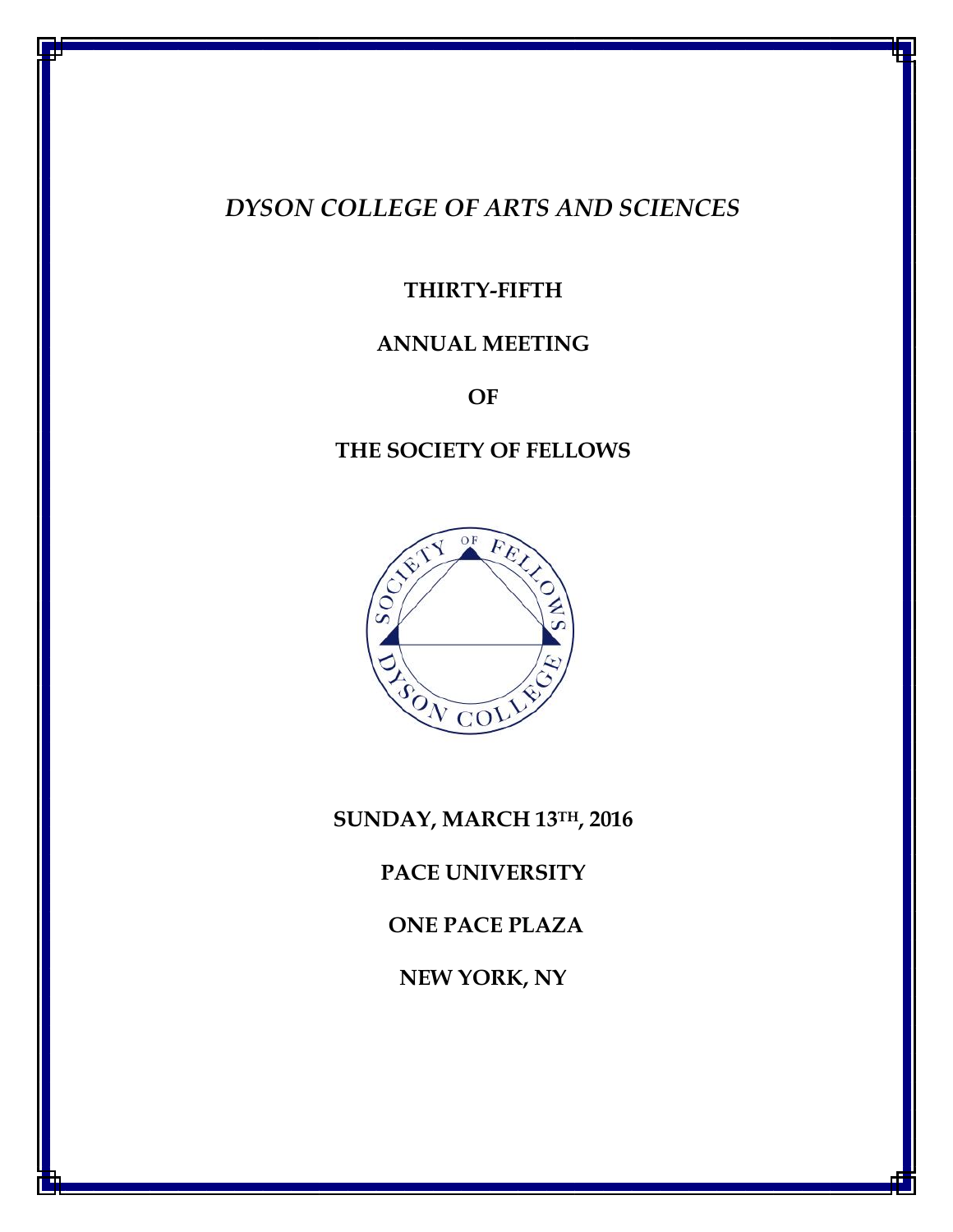### **THE SOCIETY OF FELLOWS DYSON COLLEGE OF ARTS AND SCIENCES PACE UNIVERSITY**

# **THIRTY-FIFTH ANNUAL MEETING AGENDA SUNDAY, MARCH 13TH, 2016 ONE PACE PLAZA**

| $10:15$ a.m.     | Check-in and Breakfast-Bianco Room                                                                           |
|------------------|--------------------------------------------------------------------------------------------------------------|
| 11:00 a.m.       | <b>Annual Meeting Welcome - Bianco Room</b>                                                                  |
|                  | 11:15-12:50 p.m. Plenary Session - Bianco Room                                                               |
| $1:00-2:15$ p.m. | Luncheon and Poster Session - Student Union, Meeting Room, and<br>Reading Room (adjacent to Student Union)   |
| 2:30-3:30 p.m.   | <b>First Concurrent Afternoon Panel Sessions 1 through 10</b>                                                |
| $3:45-4:45$ p.m. | <b>Second Concurrent Afternoon Panel Sessions 11 through 19</b>                                              |
|                  | Panel Sessions are located in classrooms on the 3rd Floor East Wing and<br>the Bianco Room of One Pace Plaza |
| $4:50-5:30$ p.m. | Reception and Awards Ceremony-Student Union                                                                  |

**The Society of Fellows Executive Board wishes to thank and acknowledge all Faculty Sponsors and Moderators for their support of The Society of Fellows of Dyson College of Arts and Sciences**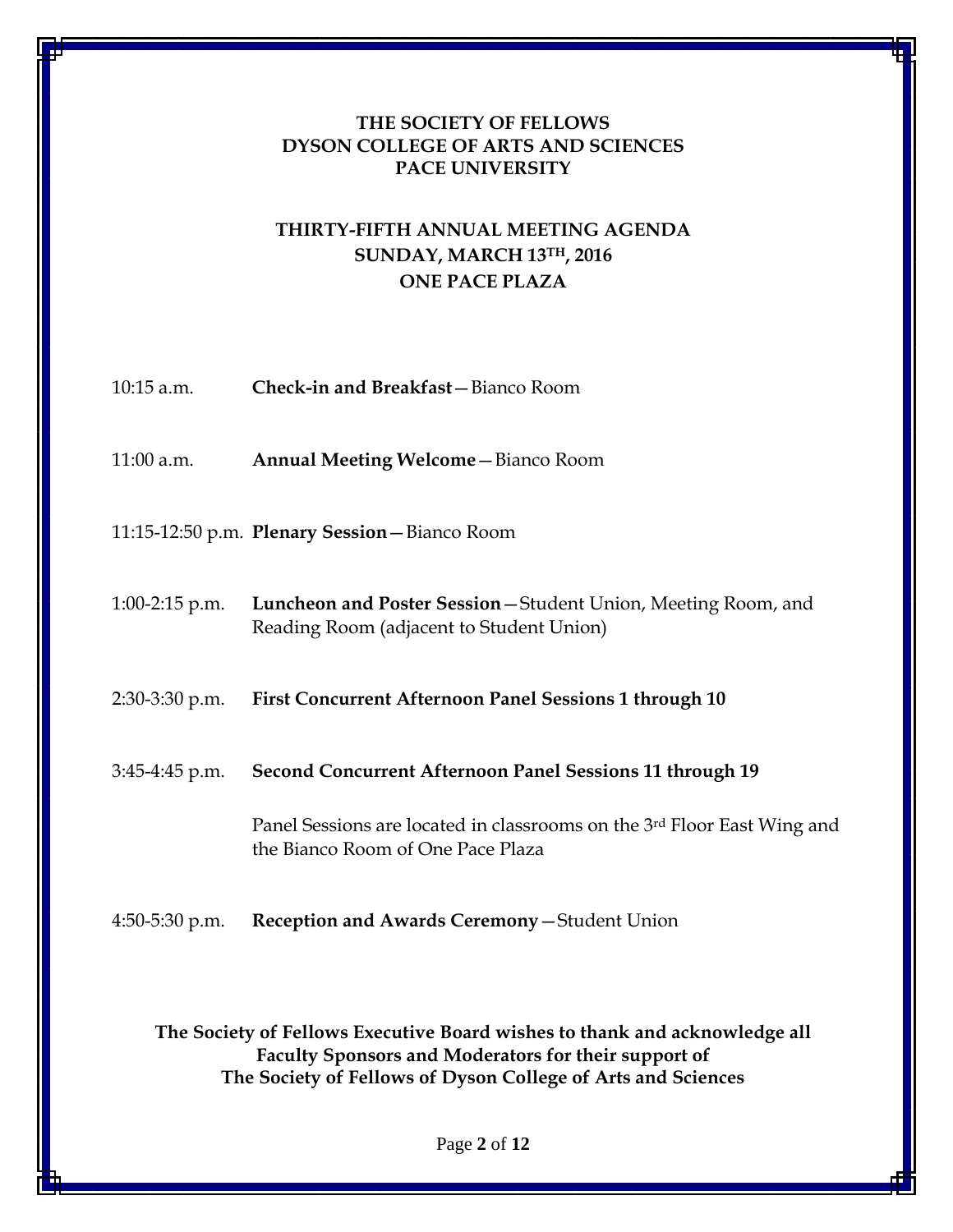### **THE SOCIETY OF FELLOWS DYSON COLLEGE OF ARTS AND SCIENCES PACE UNIVERSITY**

#### **THIRTY-FIFTH ANNUAL MEETING**

10:15 a.m. **Check-in and Breakfast**—Bianco Room

11:00 a.m. **Annual Meeting Welcome**—Bianco Room Dr. Maria T. Iacullo-Bird Assistant Dean, Dyson College of Arts and Sciences

> Dr. Nira Herrmann Dean, Dyson College of Arts and Sciences

#### 11:15-12:50 p.m. **Plenary Session**—Bianco Room

*The Mark of the Bees: Not All Honey Are the Same* Kevin Symczak Faculty Sponsor: Dr. Elmer-Rico E. Mojica

*Invisible Leaders at Stonewall: How Transgender People Changed the Course of Their History*  Sydney Tisch Faculty Sponsors: Dr. Maria Iacullo-Bird and Dr. Jason Whitesel

*The Effect of Defined-Contribution Plans on Retirement Savings* Elizabeth Donor Faculty Sponsor: Dr. Anna Shostya Introduction: Dr. Joseph C. Morreale

*Creating Nonagenarians* Dana Greenfield Maria Borlando Weston Ganz Elizabeth Nellis Nicholas Pereira Faculty Sponsor: Prof. Ion Cosmin Chivu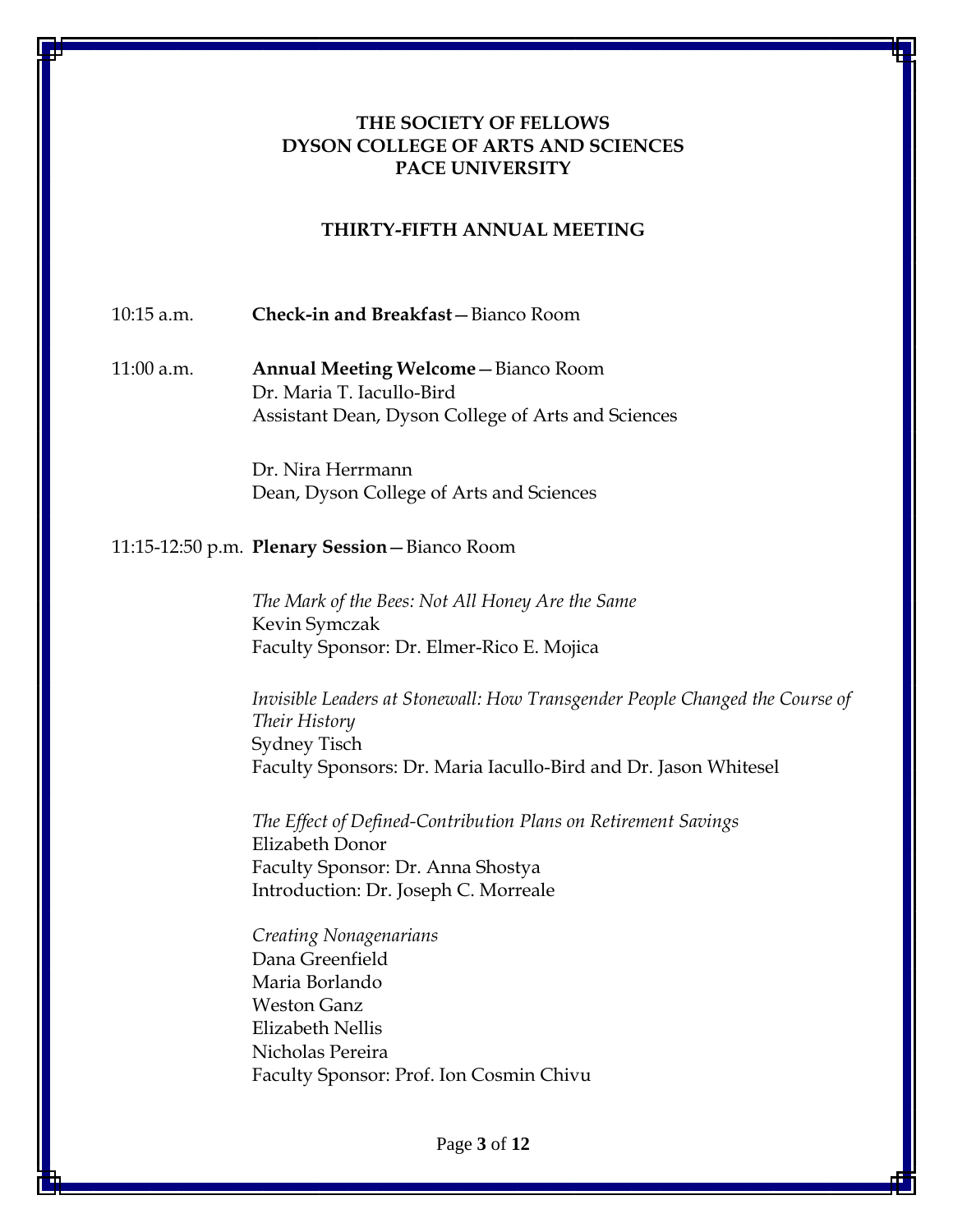1:00-2:15 p.m. **Luncheon**—Student Union and Meeting Room Presiding, Dr. Nira Herrmann Dean, Dyson College of Arts and Sciences

**Poster Session**—Student Union and Reading Room

*Amyloid Forming Sequences in Trichomonas Vaginalis* Ami Asakawa, Faculty Sponsor: Dr. Cho Chan

*Interaction of the Enzyme Catalase with Different Nanomaterials* Kaitlyn Chhe, Faculty Sponsor: Dr. Elmer-Rico E. Mojica

*Limiting the Symptoms of Dementia through the Use of Mobile Technology* Daniel Citardi, Faculty Sponsor: Dr. Jean F. Coppola

*Spectroscopic Properties and Phenolic Profiles of Several Philippine Tea Samples* Morgan Franke, Faculty Sponsor: Dr. Elmer-Rico E. Mojica

*Determining the Function of F10C2.4 in Reproduction* Mohini Gobin, Faculty Sponsor: Dr. Matthew R. Marcello

*Analysis of Naproxen in Environmental Water Samples* Elijah Jones, Faculty Sponsor: Dr. Elmer-Rico E. Mojica

*Performance of Plants on New York City's Green Roofs* Gian Joseph, Faculty Sponsor: Dr. Erika Crispo

*Cryptosporidium Parvum has Functional Amyloids that Mediate Infection to Host HCT-8 cells*  Dustin Lee, Faculty Sponsor: Dr. Cho Chan

*Antimicrobial Properties of Different Bee Propolis* Santana Martinez, Faculty Sponsor: Dr. Elmer-Rico E. Mojica

*Binding Interaction of Nanoceramics (Metal Oxides) with Human Serum Albumin* Tyler Nolan, Faculty Sponsor: Dr. Elmer-Rico E. Mojica

*The Effect of Metronidazole and its Derivatives on Parasite Death* Joy Tugbiyele, Faculty Sponsor: Dr. Rita K. Upmacis

*Physical and Chemical Analysis of Commercialized Essential Oils* Jahaira Zapata, Faculty Sponsor: Dr. Elmer-Rico E. Mojica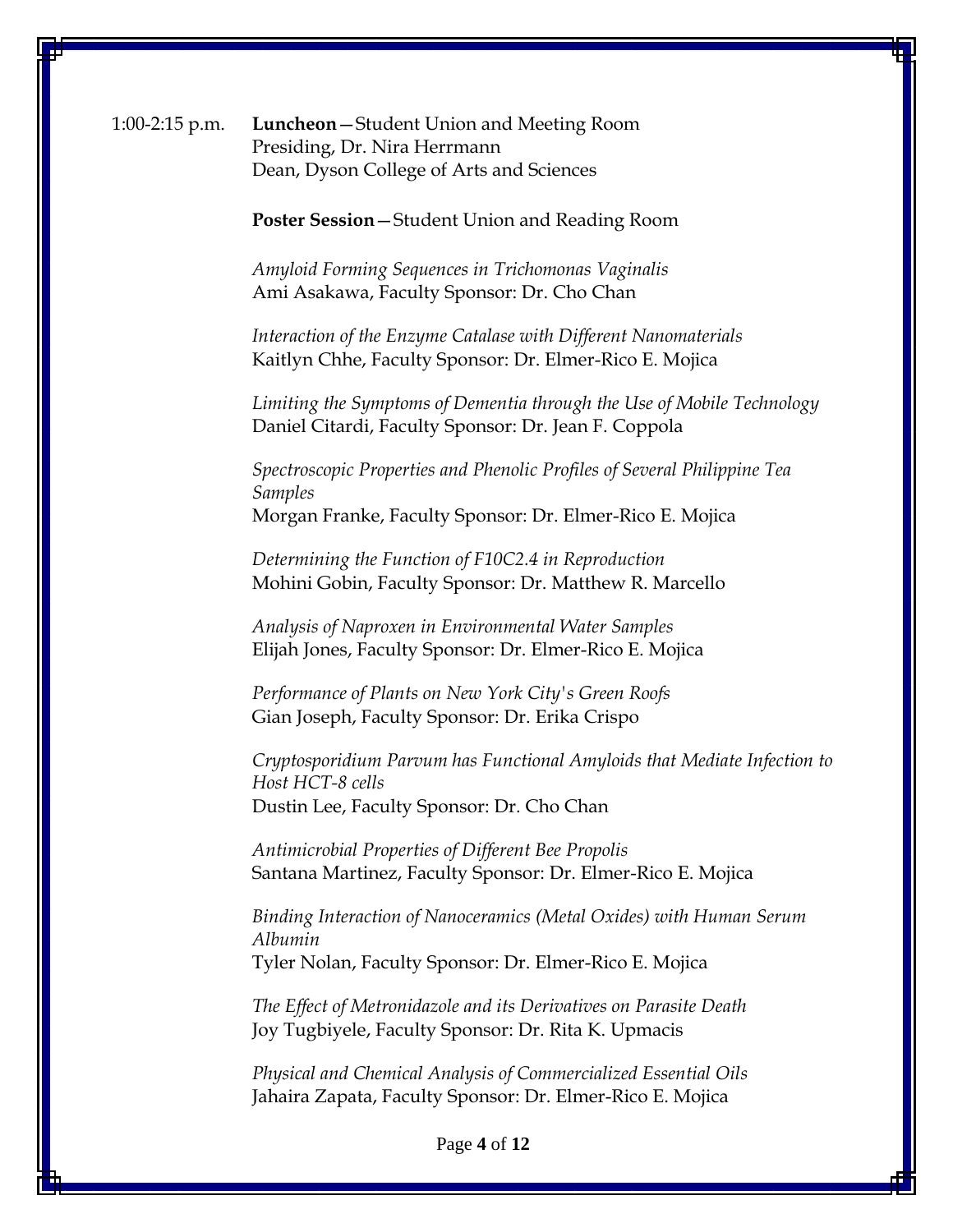| First Concurrent Afternoon Panel Sessions - 2:30-3:30 p.m. |                                                                                                                                                                     |
|------------------------------------------------------------|---------------------------------------------------------------------------------------------------------------------------------------------------------------------|
| <b>Session 1</b><br>2:30-3:30 p.m.                         | Trauma, Gender and Sexuality in Film Studies-Room E301<br>Moderator: Dr. Ruth D. Johnston                                                                           |
|                                                            | Souvenirs: The Power of Representation in Relation to Memory<br>Brooke Stoker, Faculty Sponsor: Dr. Ruth D. Johnston                                                |
|                                                            | Of Wives and Men: A Close Look at Steinbeck's Characters Through Film<br>Peter Hiraldo, Faculty Sponsor: Dr. Jane M. Collins                                        |
|                                                            | Queer Characters in American Television: How far we have progressed in our<br>representation and how much more we must continue to strive for accurate<br>depiction |
|                                                            | Vincent Maximilliano Onofre, Faculty Sponsor: Dr. Jane M. Collins                                                                                                   |
| <b>Session 2</b><br>2:30-3:30 p.m.                         | <b>Analytical Chemistry I-Room E305</b><br>Moderators: Dr. Zafir K. Buraei, Dr. Zhaohua Dai,<br>Dr. Sergey V. Kazakov, and Dr. Rita K. Upmacis                      |
|                                                            | A Truncated Calcium Channel implicated in Epilepsy Decreases Wild-Type<br>Calcium Channel Currents<br>Zuleen Chia Chang, Faculty Sponsor: Dr. Zafir K. Buraei       |
|                                                            | Differentiation of Vehicle Paint Chips<br>Fengyuan Yu, Faculty Sponsor: Dr. Zhaohua Dai                                                                             |
|                                                            | Fluorescent Microgels with Swelling Ability upon Temperature Increase<br>Marilee Karagolian, Faculty Sponsor: Dr. Sergey V. Kazakov                                 |
|                                                            | Lipobeads: Interaction of Lipid Bilayer with Non-Spherical Microgels<br>Larisa Posada, Faculty Sponsor: Dr. Sergey V. Kazakov                                       |
|                                                            | Chemical and Structural Analysis of Metronidazole and its Derivatives<br>Solmaz Azimi, Faculty Sponsor: Dr. Rita K. Upmacis                                         |
|                                                            |                                                                                                                                                                     |
|                                                            |                                                                                                                                                                     |
|                                                            |                                                                                                                                                                     |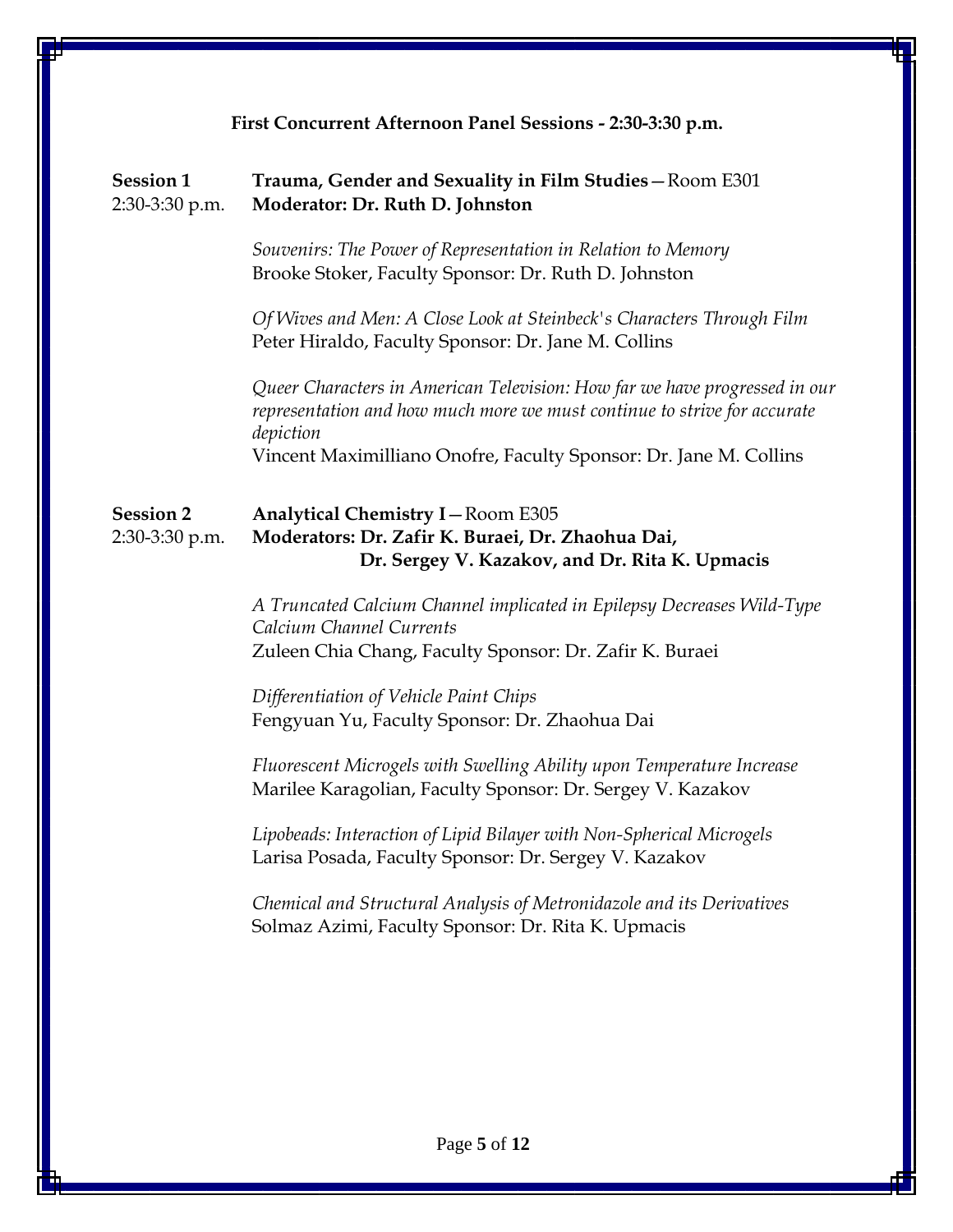| <b>Session 3</b><br>2:30-3:30 p.m. | Institutional Perspectives on Education, Class and Environment-<br>Room E306<br>Moderators: Dr. Judith Pajo and Dr. Marie Werner                             |
|------------------------------------|--------------------------------------------------------------------------------------------------------------------------------------------------------------|
|                                    | Educational Inequalities in Schools<br>Jessica Alba, Faculty Sponsor: Dr. Marie Werner                                                                       |
|                                    | Globalization & The Transnational Capitalist Class<br>Alex Gallia, Faculty Sponsor: Dr. Judith Pajo                                                          |
|                                    | The Ecological Hoofprint<br>Olivia Wollner, Faculty Sponsor: Dr. Judith Pajo                                                                                 |
| <b>Session 4</b><br>2:30-3:30 p.m. | The Economics of Education-What's your Return? - Room E307<br>Moderator: Prof. Mark L. Weinstock                                                             |
|                                    | Chinese Students' Decision to Return to China After Earning a US College<br>Degree<br>Shayleen Reynolds, Faculty Sponsor: Prof. Mark L. Weinstock            |
|                                    | Returns from Learning a Foreign Language in High School<br>Natalie Reff, Faculty Sponsors: Dr. Gregory Colman and Dr. Anna<br>Shostya                        |
|                                    | The Future Income of College Students: Why It Pays to be an Economics Major<br>Yuliya Palianok, Faculty Sponsors: Dr. Gregory Colman and Dr. Anna<br>Shostya |
| <b>Session 5</b><br>2:30-3:30 p.m. | Behavioral Economics: Smoking, Salaries, and Technology<br><b>Adoption</b> -Room E308<br><b>Moderator: Dr. Gregory Colman</b>                                |
|                                    | Mobile Payment Technologies Impact on College Students' Financial Decisions<br>Amandine Tristani, Faculty Sponsor: Dr. Gregory Colman                        |
|                                    | Compensation and Labor Productivity<br>Ryan Barone, Faculty Sponsor: Dr. Anna Shostya                                                                        |
|                                    | Socio-Economic Factors Influencing the Purchase of Smuggled Cigarettes in<br>New York City<br>Tadhg Looram, Faculty Sponsor: Dr. Gregory Colman              |
|                                    |                                                                                                                                                              |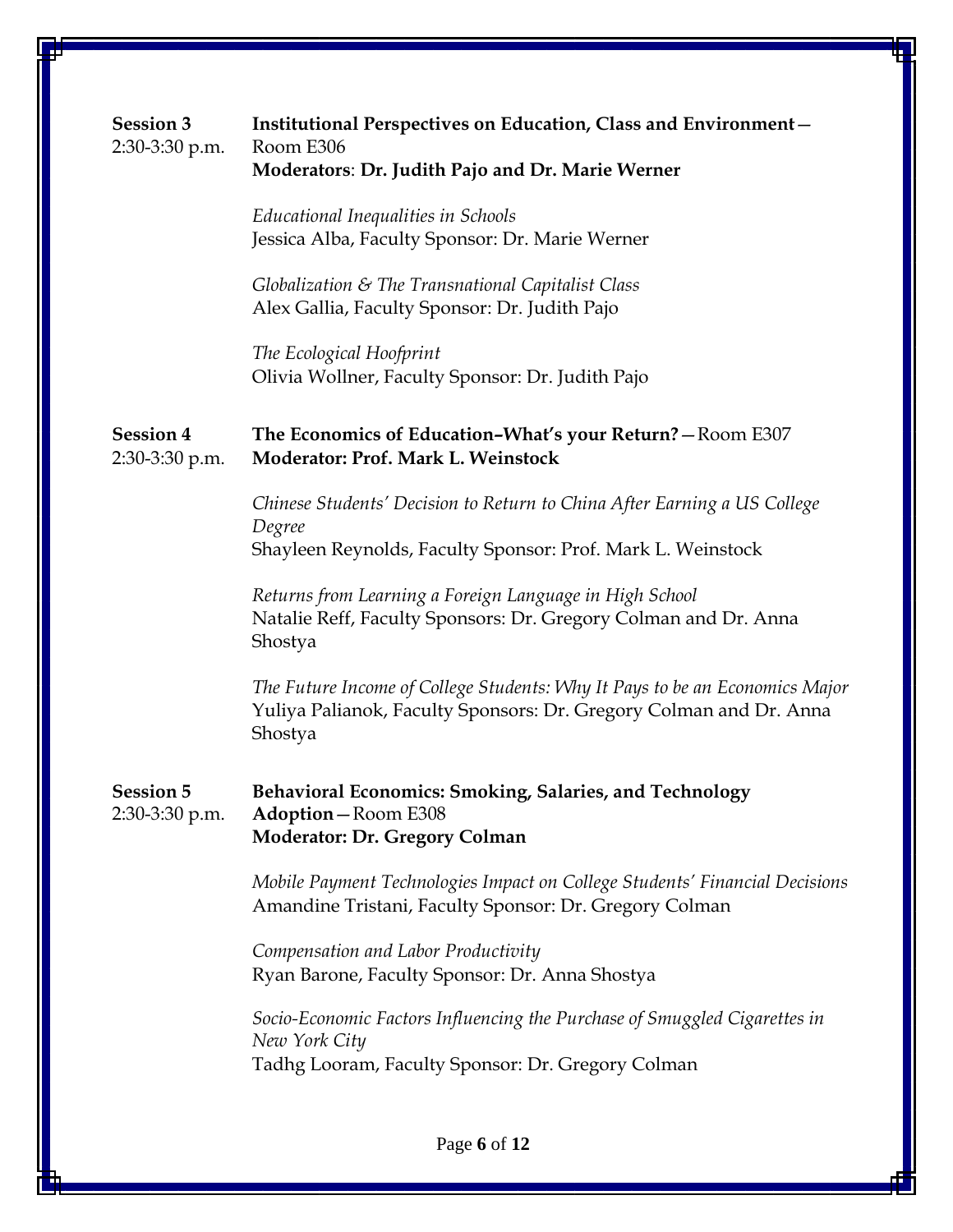# **Session 6 Art and Audience in a World of Change**—Room E309 2:30-3:30 p.m. **Moderator: Prof. Jillian M. McDonald**

*Soundbox, 2015* Thomas Dauenheimer, Faculty Sponsor: Prof. Jillian M. McDonald

 *The Beginning: Reflections on the End of Life Process*  Ariel Ottey, Faculty Sponsor: Dr. Eve Laramée

*All Injustices Matter* Nurshat Pasha, Faculty Sponsor: Dr. Eve Laramée

### **Session 7 Strategies for Global Peace and Reconciliation**—Room E310 2:30-3:30 p.m. **Moderator: Dr. Emily E. Welty**

*Children's Involvement in Truth Commissions* Deanna Turzi, Faculty Sponsor: Dr. Emily E. Welty

*A Study of How Literature Reflects the Nature of Reconciliation in Nigeria* Rachael Pepper, Faculty Sponsor: Dr. Emily E. Welty

*Refugees and Reconciliation: The Role of the Palestinian Diaspora in Homeland Politics*  Jessie Meredith, Faculty Sponsor: Dr. Emily E. Welty

# **Session 8 Developing Policy for Public-Private Partnerships**—Room E311 2:30-3:30 p.m. **Moderator: Dr. Gina Scutelnicu**

*The Transactional Cost of Lessening the Burdens of Government in New York State* Dean Parker, Faculty Sponsor: Dr. Gina Scutelnicu

*Public-Private Partnerships: Examining the Invisible Side of the Accountability Question* Kristin Mulyk, Faculty Sponsor: Dr. Gina Scutelnicu

*The Renewable Energy Policy as an Instrument of the Internalization of Negative Externalities from Fossil Fuels Industry* Tetiana Sydoruk, Faculty Sponsor: Dr. Gina Scutelnicu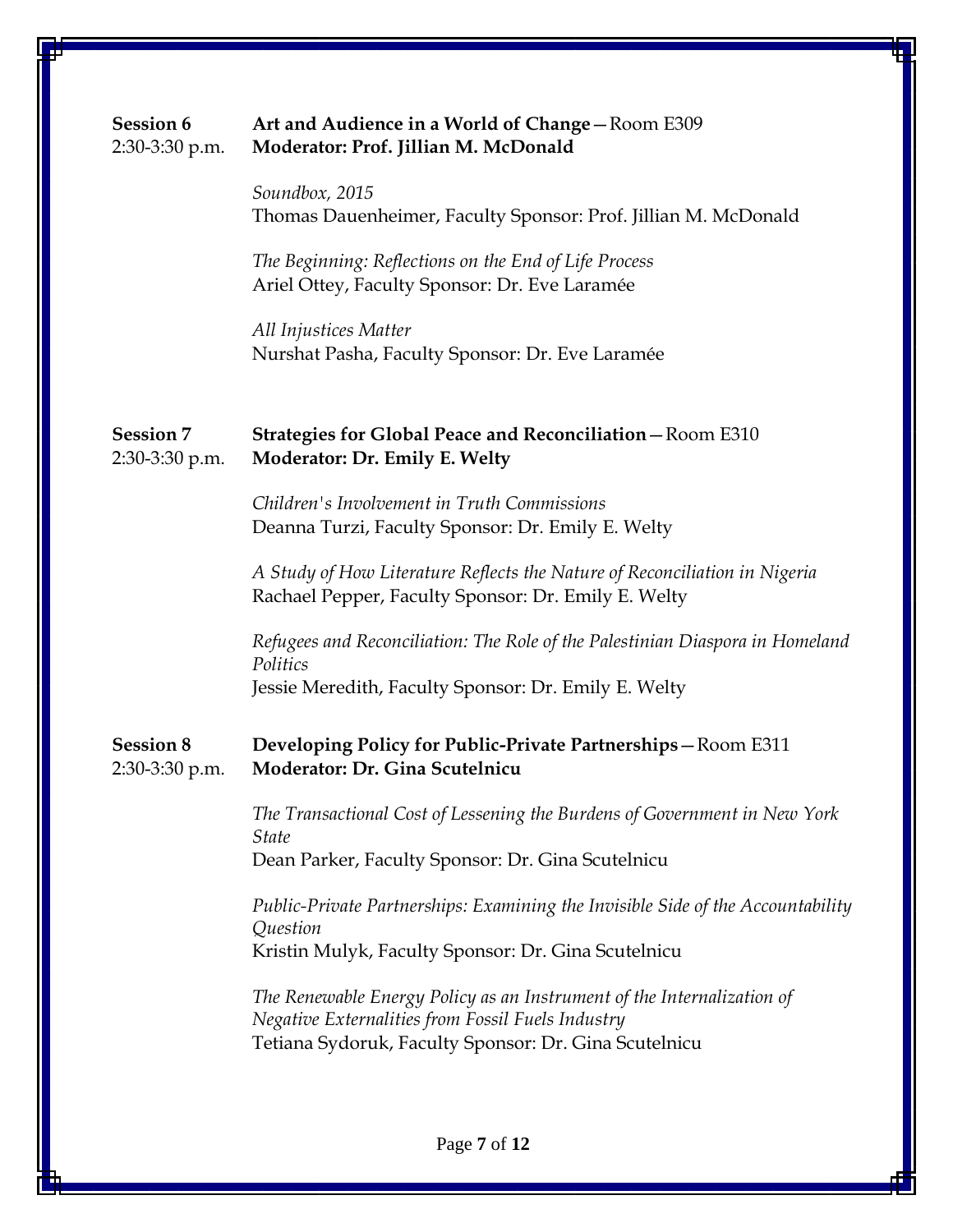| <b>Session 9</b><br>2:30-3:30 p.m.  | Human Struggle and the Short Story - Room E316<br>Moderator: Dr. Helane C. Levine-Keating                                                  |
|-------------------------------------|--------------------------------------------------------------------------------------------------------------------------------------------|
|                                     | Sometimes These Things Heal On Their Own<br>Nessie Nankivell, Faculty Sponsor: Dr. Helane C. Levine-Keating                                |
|                                     | The Space Between<br>Juliet Mueller, Faculty Sponsor: Dr. Helane C. Levine-Keating                                                         |
| <b>Session 10</b><br>2:30-3:30 p.m. | Aesthetics and Psychology: Appreciating Art and Understanding<br>Free Will-Room E317<br>Moderators: Dr. Paul W. Griffin and Dr. Ilan Safit |
|                                     | Shaping the Standards: On Standards and Institution in the Appreciation of<br>Art                                                          |
|                                     | Kilian Tep, Faculty Sponsor: Dr. Ilan Safit                                                                                                |
|                                     | I am Ironman: How Adults Understand Acting<br>Aline Filipe, Faculty Sponsor: Dr. Thalia R. Goldstein                                       |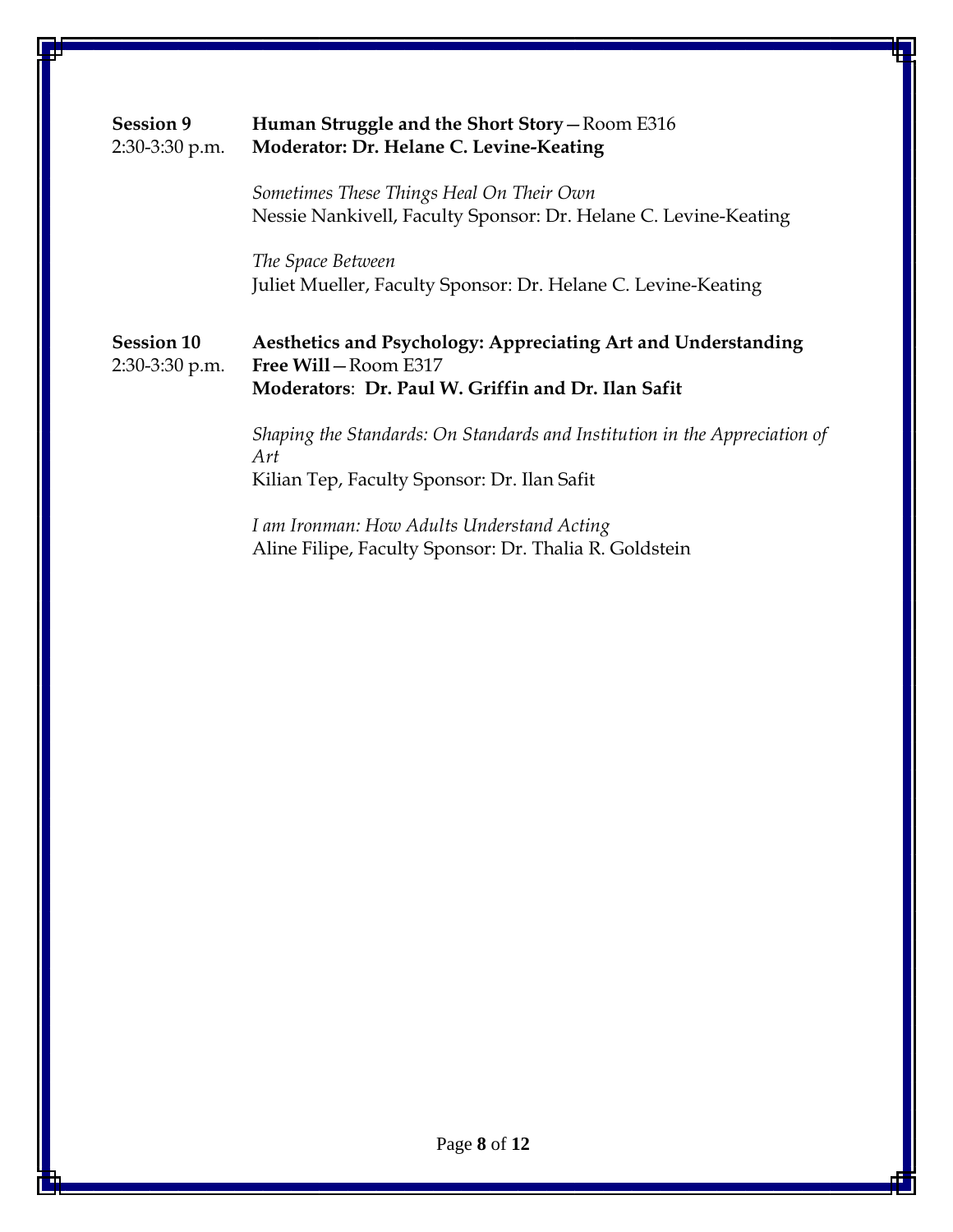| Second Concurrent Afternoon Panel Sessions - 3:45-4:45 p.m. |                                                                                                                                                              |
|-------------------------------------------------------------|--------------------------------------------------------------------------------------------------------------------------------------------------------------|
| <b>Session 11</b><br>3:45-4:45 p.m.                         | Analytical Chemistry II-Room E305<br>Moderator: Dr. Elmer-Rico E. Mojica                                                                                     |
|                                                             | Discrimination of Fluoroquinolone Antibiotics using Vibrational Spectroscopy<br>Ashley Kuptsow, Faculty Sponsor: Dr. Elmer-Rico E. Mojica                    |
|                                                             | Analysis of Sulfa Drugs using Raman Spectroscopy and DFT Calculations<br>Alexis Javornik, Faculty Sponsor: Dr. Elmer-Rico E. Mojica                          |
|                                                             | Method Development for Illicit Drugs (Amphetamine and Methamphetamine)<br>Analysis                                                                           |
|                                                             | Normisha V. Evans, Faculty Sponsor: Dr. Elmer-Rico E. Mojica                                                                                                 |
|                                                             | Raman Studies on an Ionic Liquid in Different Solvents<br>Nadia Abbas, Faculty Sponsor: Dr. Elmer-Rico E. Mojica                                             |
| <b>Session 12</b><br>3:45-4:45 p.m.                         | Japanese Terrorism and Ecuadorean Economic Crisis: Studies in<br>Literary and Cinematic Analysis-Room E306<br>Moderator: Dr. Joseph Tse-Hei Lee              |
|                                                             | March 20th 1995: A Day That Changed A Nation<br>Emma Himmelhoch, Faculty Sponsor: Dr. Ronald K. Frank                                                        |
|                                                             | Saudade–The Art of Memory and Economic Hardship in Ecuador under the<br>Mahuad Government<br>Matthew Ceurvels, Faculty Sponsor: Dr. Antonia Garcia-Rodriguez |
| <b>Session 13</b><br>3:45-4:45 p.m.                         | The Economics of Policy: Labor, Liquidity, and Life Satisfaction-<br>Room E307<br>Moderators: Dr. Gregory Colman and Prof. Mark L. Weinstock                 |
|                                                             | Can Policy Makers Contribute to Life Satisfaction?<br>Katherine Craig, Faculty Sponsor: Dr. Gregory Colman                                                   |
|                                                             | Comparing the Effects of Short Term and Long Term Unemployment on Wage<br>Inflation<br>Daniella Gambino, Faculty Sponsor: Prof. Mark L. Weinstock            |
|                                                             | Liquidity Premia and Monetary Policy<br>Christopher Le, Faculty Sponsor: Prof. Mark L. Weinstock                                                             |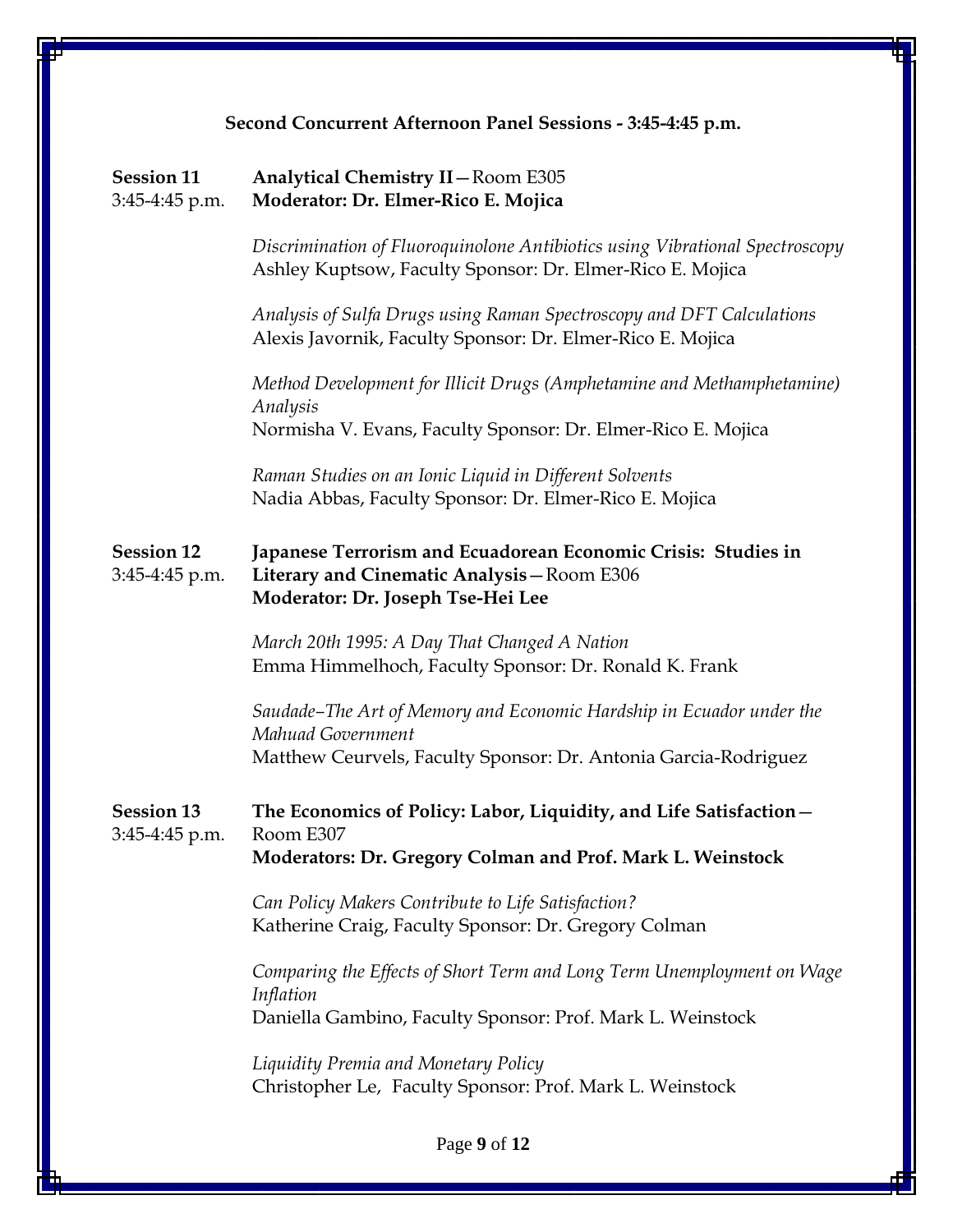| <b>Session 14</b><br>3:45-4:45 p.m.   | International Economics: Immigration, Innovation, and Investment-<br>Room 308<br>Moderators: Prof. Kier F. Hanratty and Prof. Sam S. Baruch                                                              |
|---------------------------------------|----------------------------------------------------------------------------------------------------------------------------------------------------------------------------------------------------------|
|                                       | Aerotropolis: Can Airports Foster Innovation?<br>Shannon Evans, Faculty Sponsor: Prof. Kier F. Hanratty                                                                                                  |
|                                       | Effects of the Immigration Act of 1990 on Immigrants' Incomes<br>Enxhi Brahja, Faculty Sponsor: Dr. Anna Shostya                                                                                         |
|                                       | Foreign Direct Investment in Vietnam<br>Thuy Hoang, Faculty Sponsor: Prof. Sam S. Baruch                                                                                                                 |
| <b>Session 15</b><br>3:45-4:45 p.m.   | Sexuality and Gender in Literary Studies-Room E309<br>Moderator: Dr. Robert J. Mundy                                                                                                                     |
|                                       | Hypersexuality: Media's Presentation of Black Men and Black Bodies<br>Antonietta Dalia, Faculty Sponsor: Dr. Robert J. Mundy                                                                             |
|                                       | Androgyny in 1970s Music: The World of Punk and Glam Rock<br>Hazal Kelleci, Faculty Sponsor: Dr. Robert J. Mundy                                                                                         |
|                                       | It's Not What You May Think: Cyberfeminism and Inclusive Online Spaces<br>Abigail Smith, Faculty Sponsor: Dr. Robert J. Mundy                                                                            |
|                                       | Slippers, Gowns, and Hair for Days: Plotting the Princess of Disney Fame<br>Juliette Levine, Faculty Sponsor: Dr. Robert J. Mundy                                                                        |
| <b>Session 16</b><br>$3:45-4:45$ p.m. | Meeting Community Needs through a Mobile App-Room E310<br>Moderator: Dr. Jean F. Coppola                                                                                                                 |
|                                       | Mobile Applications: Development, Design, & Deployment of Need2Feed Food<br>Pantry App<br>George Samuels II<br>Peter Bayiokos<br>Anthony Kapiti<br>Brian O'Leary<br>Faculty Sponsor: Dr. Jean F. Coppola |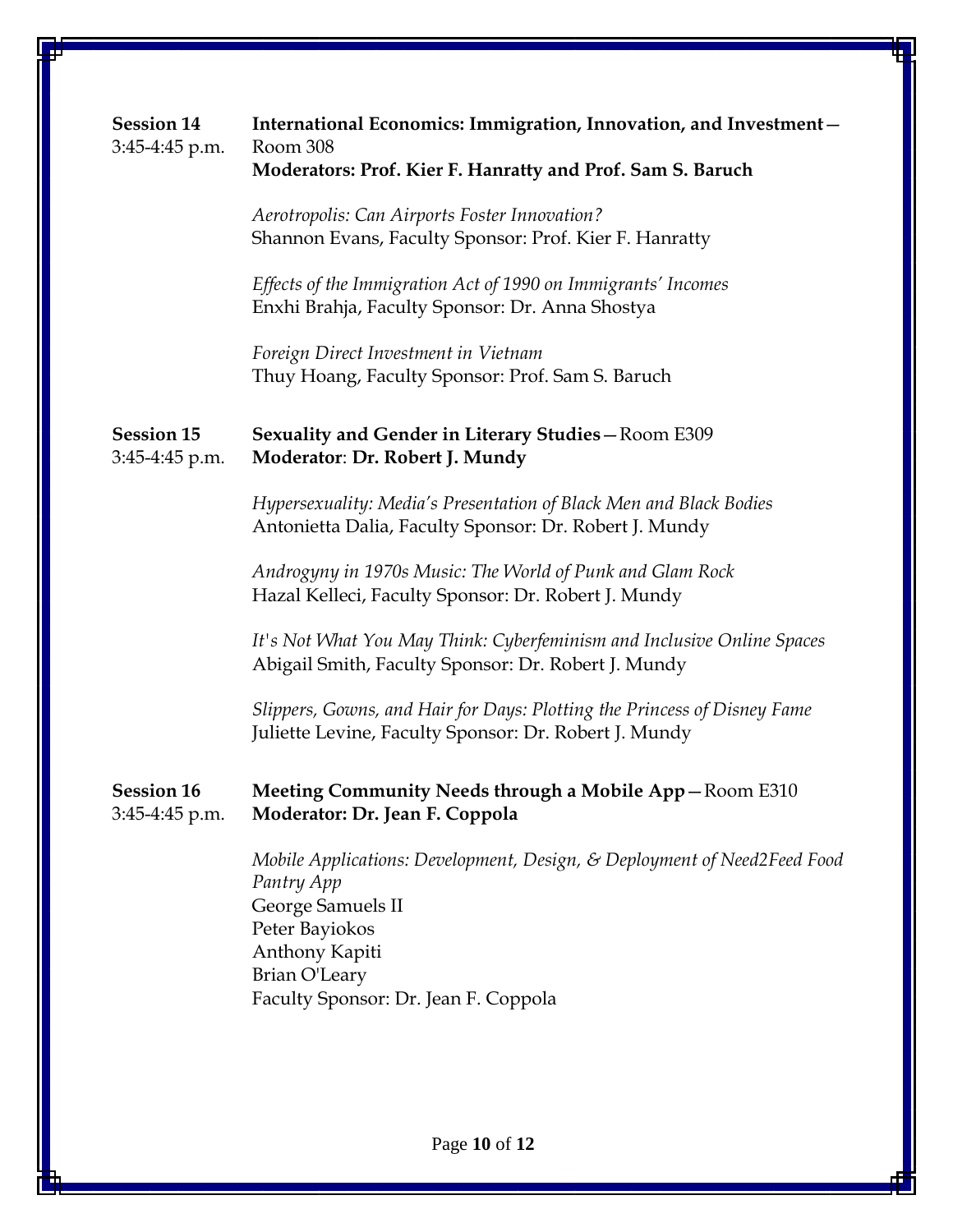| <b>Session 17</b><br>3:45-4:45 p.m. | Crime and Culture-Room E316<br>Moderators: Dr. Hasan T. Arslan and Dr. James F. Albrecht                                                                                    |
|-------------------------------------|-----------------------------------------------------------------------------------------------------------------------------------------------------------------------------|
|                                     | The Method of Hunting: A Comparative Analysis of Male and Female Serial<br>Killers<br>Dana Kennedy, Faculty Sponsor: Dr. Hasan T. Arslan                                    |
|                                     | In the Pursuit of Evidence: Legendary Profilers<br>Michael Palazzi, Faculty Sponsor: Dr. Hasan T. Arslan                                                                    |
|                                     | Rape Culture and Sex Crimes on American College Campuses<br>Victoria Beltran, Faculty Sponsor: Dr. James F. Albrecht                                                        |
|                                     | Why America Needs the "Black Lives Matter" Movement<br>Vanessa Joseph, Faculty Sponsor: Dr. James F. Albrecht                                                               |
| <b>Session 18</b><br>3:45-4:45 p.m. | From the Lower East Side to Madison Avenue to the Hudson River:<br>Perspectives on Visual Culture in New York History - Room E317<br>Moderator: Dr. Maria T. Iacullo-Bird   |
|                                     | Jacob Riis and The Effects of His Photography<br>Mark Gallo, Faculty Sponsor: Dr. Maria T. Iacullo-Bird                                                                     |
|                                     | Doyle, Dane and Bernbach, New York City and the Creative Revolution in<br>Advertising<br>Cristian Orlando Figueroa Contreras,<br>Faculty Sponsor: Dr. Maria T. Iacullo-Bird |